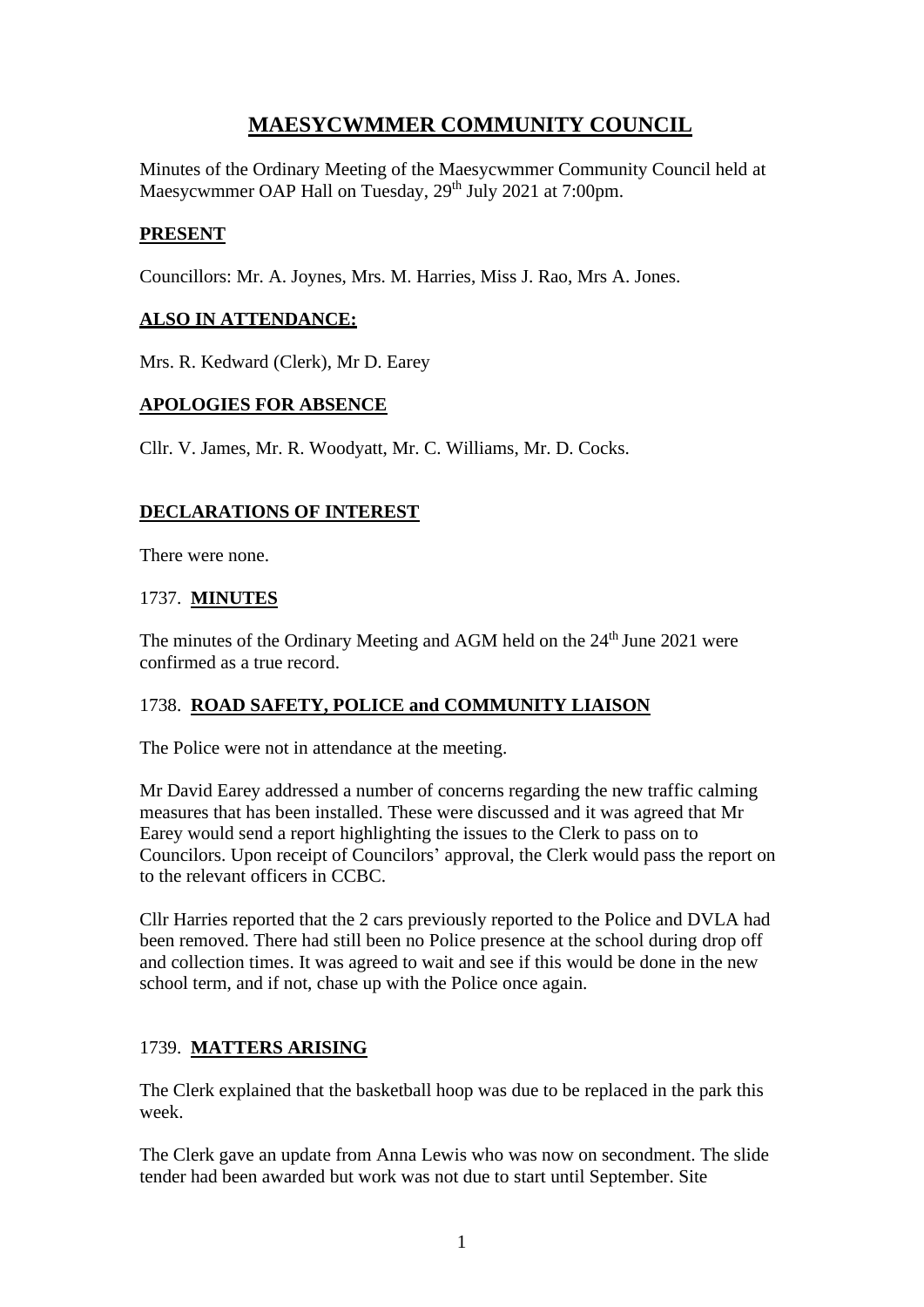investigation for the skate park should not take too much longer, but the contractor still needed to undertake a SAB application. Anna had given the details of her manager to the clerk for future updates. The Clerk agreed to request a further update. Cllr Harries inquired when the swings that were removed due to Covid restrictions would be replaced. The Clerk agreed to contact CCBC Park Services and find out.

The Clerk noted the railings at the top of The Crescent had not been fixed. The Clerk agreed to chase this with CCBC.

The Clerk explained she had been copied into an email from CCBC to the gentleman who had reported the Rights of Way matters. Work was scheduled to be completed for the 3 issues.

The Clerk reported that the dog bin and the grit bin had both been reported to the relevant departments in CCBC.

The purchase of a Tommy silhouette was discussed, and it was agreed to purchase 2. The Clerk had spoken to the OAP association and obtained agreement for 1 to be placed on the grounds of the hall.

## 1740. **CORRESPONDENCE**

The Clerk reported that a number of documents had been forwarded to Councillors by email and requested that Councillors contact her if any action was required.

## 1741. **REPORT OF THE CLERK, MISCELLANEOUS MEETINGS AND COMMITTEES**.

The Clerk reported that the new bench had been fitted.

The Clerk reported that the new Christmas lights had been delivered to Elsbury and the new plan had been sent to them, so they knew where each light was to be placed.

Cllr Rao reported that she had been re-elected as Vice Chair of the CC Liaison Committee. The committee had received a presentation from Formation of Gwent Public Services Board.

Cllr Rao reported that she had attended the One Voice Wales AGM on  $7<sup>th</sup>$  July where she was re-elected as Chair of the Area Committee and re-elected as NAC representative for One Voice Wales.

Cllr Rao reported that the public toilets in Nelson had been re-opened.

## 1742. **FINANCE**

The Clerk produced a report for payments. This was considered and payments approved and signed on the monthly payment schedule.